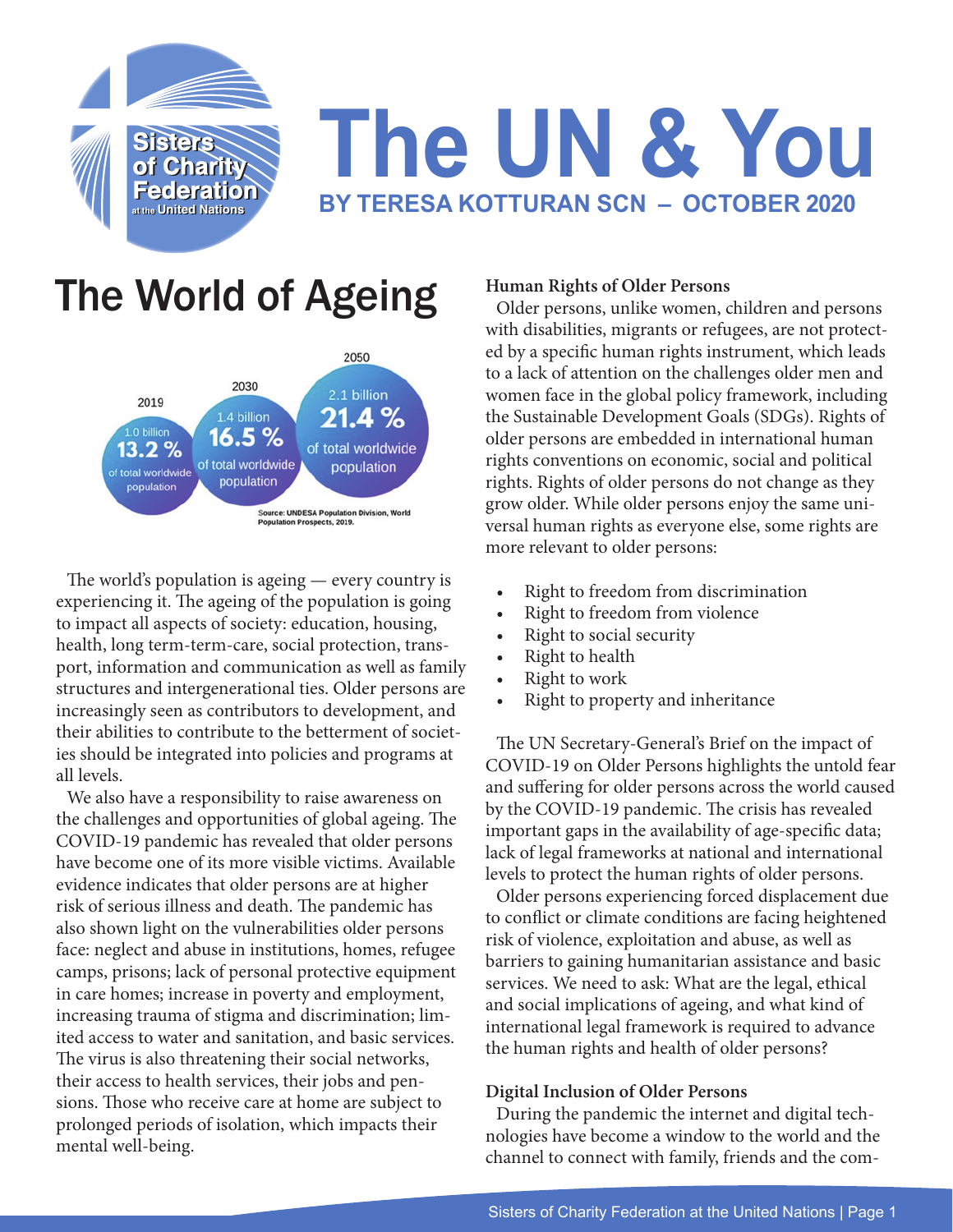munity as well as a means to work from home and online education. Yet, many older persons have limited access to technology. Available data shows that onethird of adults 65 or older in the United States have never used the Internet, while in the UK more than half of the people who have never used the Internet are aged 75 years and over. The digital gap affects the ability of older persons to make use of services to protect and maintain their health and improve their lives. Though technology is connecting people — within families, between caregivers and across generations millions of older persons in developing countries are left behind.

### **Decade Of Healthy Ageing** 2020-2030

The ["Decade of Healthy Ageing 2020–2030"](https://www.who.int/ageing/decade-of-healthy-ageing) is an initiative of the World Health Organization promoted by the United Nations during the 30th anniversary of the International Day of Older Persons on Oct. 1. Longevity is a testament to the collective actions taken in the past decades to improve the lives of people in the socio-economic and health fronts. Most of the people aged 60 years or older are living in low- and middle-income countries. Many do not have access to even the basic services necessary for a life of meaning and dignity. By 2050, 1 in 6 people in the world will be over the age of 65, up from 1 in 11 in 2019. Coordinated action on healthy ageing is urgently needed, for we are witnessing a longevity revolution. Some countries are in its early stages, and some are more advanced.

What is healthy ageing? "Healthy ageing is the process of developing and maintaining the functional ability that enables well-being in older age. Functional ability is about having the capabilities that enable all people to be and do what they have reason to value." The "Decade of Healthy Ageing" is an opportunity to have "older people at the center of the plan, while bringing together governments, civil society, international agencies, professionals, academia, media, and the private sector for 10 years of concerted, catalytic and collaborative action to improve the lives of older people, their families and communities in which they live."

Healthy ageing is relevant to everyone, not just those who are free of disease. The availability and accessibility of socio-economic and cultural resources to people throughout their lives — education, health,

employment and earning — influence their power to make healthy choices, contribute and receive support when they need it. Though the needs of the ageing are predictable, many countries are not prepared to meet them. Older people in general cannot access the basic resources necessary for a life of meaning and dignity. Many face barriers that prevent them from experiencing health and well-being and fully participating in society. The existing socio-economic inequalities are the main reason for this. Its impact can be offset by social protection measures — but only 45 percent of people around the world receive some form of social protection.

The vision of the "Decade" is a world in which all people can live long, healthy lives. It is based on the World Health Organization's Global strategy and [action plan on ageing and health \(2016–2030\)](https://www.who.int/ageing/global-strategy/en/) and the [World report on ageing and health \(2015\)](https://www.who.int/ageing/events/world-report-2015-launch/en/). The "Decade" is built on the [Political Declaration and Madrid](https://www.un.org/esa/socdev/documents/ageing/MIPAA/political-declaration-en.pdf)  [International Plan of Action on Ageing.](https://www.un.org/esa/socdev/documents/ageing/MIPAA/political-declaration-en.pdf)

The focus of the "Decade" is on the second half of life, but actions to ensure healthy ageing should be taken at all ages — a life-course approach. It embraces the 2030 Agenda for Sustainable Development and its 17 Sustainable Development Goals, which pledges to leave no one behind, and the [WHO Global Campaign to Com](https://www.who.int/bulletin/volumes/96/4/17-202424.pdf)[bat Ageism](https://www.who.int/bulletin/volumes/96/4/17-202424.pdf) as guiding principles for implementation. If all countries commit themselves to implement the 2030 Agenda, a plan of action for people, planet and prosperity, healthy ageing can become a reality. Fifteen of the 17 SDGs impact the lives of older persons and can help to adopt a life-course approach.

The "Decade" demands that governments make investments to foster healthy ageing, including integrated health and social care and age-friendly environments, better health and nutrition, skills and knowledge, social connectivity, personal and financial security and personal dignity. It calls for technological, scientific, medial and assistive technologies and digital innovations to foster healthy ageing. It requires the engagements of civil society groups, communities and the private sector in policy making, program design and delivery, especially for marginalized, excluded and vulnerable groups. Above all, there has to be transparency and accountability.

#### **Areas of action**

**• Change how we think, feel and act towards age and ageing**. Stereotyping (how we think), prejudice (how we feel), and discrimination (how we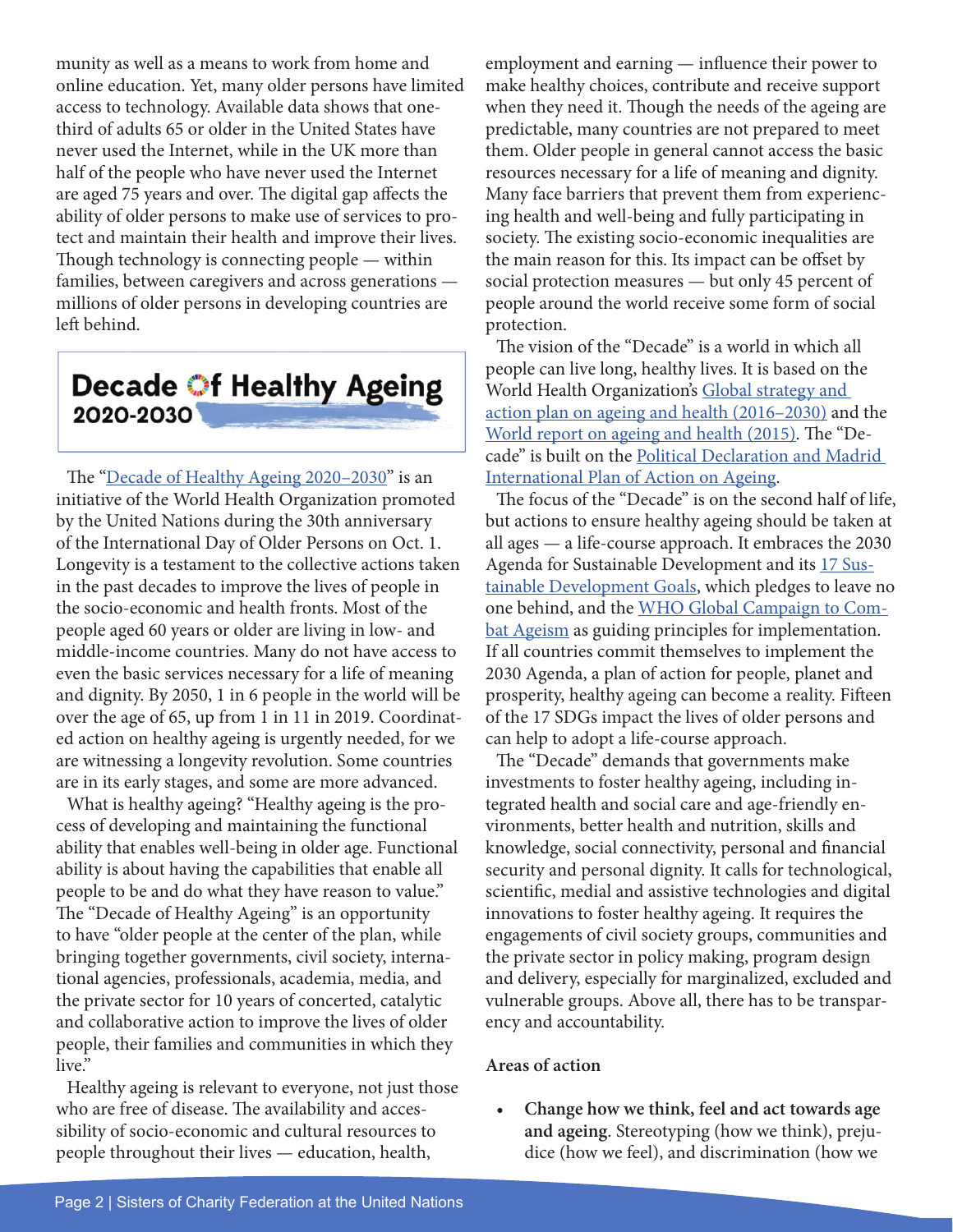| Interconnected<br>and indivisible | All implementing stakeholders address all the Sustainable Development Goals<br>together instead of a list of goals from which they pick and choose.                                                                                                                                                                                                                                                               |
|-----------------------------------|-------------------------------------------------------------------------------------------------------------------------------------------------------------------------------------------------------------------------------------------------------------------------------------------------------------------------------------------------------------------------------------------------------------------|
| Inclusive                         | Involves all segments of society, irrespective of their age, gender, ethnicity, ability,<br>location or other social category.                                                                                                                                                                                                                                                                                    |
| Multistakeholder<br>partnerships  | Multistakeholder partnerships are mobilized to share knowledge, expertise, technology<br>and resources.                                                                                                                                                                                                                                                                                                           |
| Universal                         | Commits all countries, irrespective of income level and development status, to<br>comprehensive work for sustainable development, adapted to each context and<br>population, as necessary.                                                                                                                                                                                                                        |
| Leaving no one<br>behind          | Applies to all people, whoever and wherever they are, targeting their specific challenges<br>and vulnerability.                                                                                                                                                                                                                                                                                                   |
| Equity                            | Champions equal, just opportunities to enjoy the determinants and enablers of healthy<br>ageing, including social and economic status, age, gender, place of birth or residence,<br>migrant status and level of ability. This may sometimes require unequal attention to<br>some population groups to ensure the greatest benefit to the least advantaged, most<br>vulnerable or marginalized members of society. |
| Intergenerational<br>solidarity   | Enables social cohesion and interactive exchange among generations to support health<br>and well-being for all people.                                                                                                                                                                                                                                                                                            |
| Commitment                        | Sustains work over the 10 years and into the longer term.                                                                                                                                                                                                                                                                                                                                                         |
| Do no harm                        | Commits countries to protect the well-being of all stakeholders and minimize any<br>foreseeable harm to other age groups.                                                                                                                                                                                                                                                                                         |

#### Table 1. Guiding principles for the Decade of Healthy Ageing

act) towards people on the basis of their age ageism — affects people of all ages but has negative effects on the health and well-being of older people. Ageism imposes barriers in policies and programs in all sectors such as education, labor, health and social care and pensions. It influences the way problems are framed, questions are asked and solutions are offered. Ageism truly marginalizes older people within their communities and reduces their access to all kinds of services. Challenging stereotypes, prejudice and discrimination must be integral to all areas of action. If not, older persons will remain invisible figuratively and in policy making.

- **• Ensure that communities foster the abilities of older people**. Physical, social and economic environments, both rural and urban, are important determinants of healthy ageing. There is a need to create age-friendly environments in which to grow, live, work, play and age by removing physical and social barriers and implementing important policies, systems, products and technologies to promote physical and mental health capacity.
- **• Deliver person-centered integrated care and primary health services responsive to older people.** Older people require non-discriminatory access to good-quality health services. Strengthening primary health care is a must to deliver accessible, affordable, equitable, safe, community-based care for older people. Integral to these activities will be recognition of equity, social justice and social protection as well as the elimination of ageism.
- **• Provide access to long-term care for older people who need it.** Significant declines in physical and mental capacity can limit older people's ability to care for themselves and to participate in society. Current approaches to providing long-term care rely heavily on informal care in the family, who often lack the necessary training, support, resources and social protection. So, every country should have a system to meet the needs of older people for long-term care, including social care and support that helps them with daily living and access to community services and participation in activities.